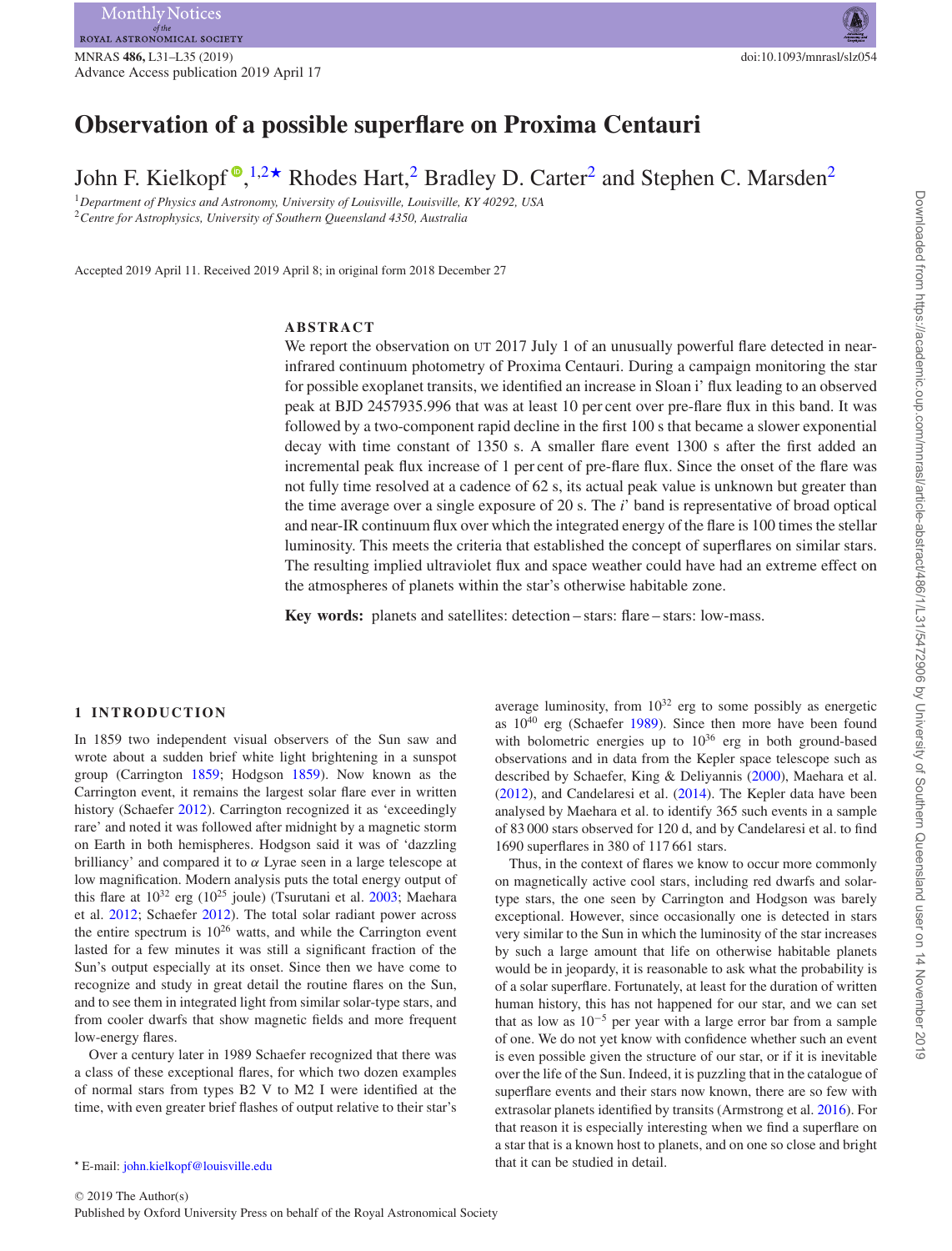Obviously the use of 'super' to describe these exceptionally rare events implies also exceptional energy output. The exact threshold for this criterion is a somewhat arbitrary choice that was set when Schaefer made the first identification of a class of unusual rare events (Schaefer [1989;](#page-4-5) Schaefer et al. [2000\)](#page-4-6). The recent Kepler data studies have revealed a continuum of flare energies and a decreasing probability for the most energetic of them. There are selection effects in the recent work because flares are identified by threshold crossings in the raw photometric data, and for Kepler at least, the stars are typically faint and distant to begin with. Candelaresi et al. [\(2014\)](#page-4-7) use a total energy release of  $5 \times 10^{34}$ erg over a few hours as the boundary above which a flare is super in type G, K, and M stars, and note that the largest flares on the Sun are  $10^{32}$  erg as in the Carrington and Hodgson event, that is less than 1 per cent of their threshold energy for superflare status. It is important to recognize that this in no way says that the Sun cannot have a superflare. It has been more than a century since the Carrington flare, but there is less than 10 000 yr of written history. Even if we include the geological data, the continuum of flare energies seen in Kepler observations imply that a flare over the 'super' threshold could occur, while our existence confirms the improbability it being life threatening. It seems reasonable to use the term superflare for events that are 10 times as energetic as the one Carrington and Hodgson actually saw visually, that is,  $10^{33}$  erg is a thoughtful threshold to this unusual regime for solar-type and cooler stars as adopted by Schaefer et al. [\(2000\)](#page-4-6).

For the purpose of establishing the significance of unusual flares on exoplanets, a criterion based on peak flux relative to the ambient flux of the star is more revealing. It takes into account the location of the star's habitable zone which identifies planets of interest closer to hosts of lower luminosity. The peak flux may also be more representative of hot plasma emitting UV and X-rays at much higher rates than normal. Even so, this does not fully account for the proportionally greater output at shorter wavelengths arising from a gas with a temperature greater than that of the star's surface. The Sun's luminosity is  $L_{sun} = 3.8 \times 10^{26}$  W, and a flare peaking at 1 per cent of this with a fast decay of 25 s would meet the Schaefer criterion of  $10^{33}$  erg. Slower decay rates would imply a lower peak flare emission to reach the same total energy output.

Even without satellites constantly watching the Sun across the spectrum, we would be aware of solar flares from their nearly immediate effects on Earth's ionosphere, and the slower but certain arrival of ionized energetic gas and magnetic fields that alter Earth's field and create polar auroral displays. We know that the appearance of flares on the Sun is in part determined by two periodic factors – the solar rotation period that returns active regions into view on a monthly time-scale, and the solar magnetic cycle that alters its field and activity on a decadal scale. For other stars, the time-scales can be vastly different, with younger stars having faster rotation and correspondingly more powerful dynamos at work. Much of this is understood of course, but there are several missing pieces. Thus stellar flares, especially those that are energetically beyond the daily modest events we see on the Sun, are an accessible laboratory for testing theories about the interaction of magnetic fields and very energetic gases. Detailed observations of them as well as the statistics of their occurrence for stars of different masses and evolutionary states will add to our understanding of the extremes of flare activity on cool stars, and clarify for the growing catalogue of known planets around stars in our vicinity, which ones offer long-term stable habitability.

### **2 OBSERVATIONS OF PROXIMA CENTAURI**

Our stellar neighbour, Proxima Centauri, exhibits radial velocity variations that led to the recognition that it hosts Proxima Centauri b, the nearest known exoplanet (Anglada-Escudé et al. [2016\)](#page-4-9). This discovery is the basis of many follow-up observations and analyses of the star and its planet, and among those we provided several nights of monitoring with part-per-thousand precision in a collaborative photometric search for transits of other previously undetected planets in the Proxima Centauri system (Blank et al. [2018;](#page-4-10) Collins et al. [2018;](#page-4-11) Feliz et al. [2019\)](#page-4-12). However, Proxima Centauri was long ago recognized as a flare star (Shapley [1951\)](#page-4-13). It is fluctuations in flux from such stellar activity that limit the detection of small-radius planets in habitable zones around the cool stars which are a focus of the current NASA TESS mission. An understanding of their variability is needed to set limits on the threshold for a signature in the signal of a true transit event. Recently Chang et al. [\(2018\)](#page-4-14) analysed even more extreme hyperflares in Kepler data for M dwarf stars and noted eight of them in the K1 light-curve data base. In the course of our study of Proxima Centauri, we found one very large flare that may qualify as a superflare and certainly sets a limit on the frequency of its more extreme flares.

On UTC 2017 July 1 at Mt. Kent Observatory in Queensland, Australia, we acquired 385 well-guided images on a 62 s cadence with 20 s duration exposures in the Sloan *i* band. The instrumentation is that used for exoplanet discovery follow-up photometry. A Planewave CDK700 telescope with 0.7 m aperture, f/6.5 corrected Dall–Kirkham optical system on a Nasmyth focus mounting combines with a Sloan filter wheel and Andor/Apogee U16 CCD (On Semi KAF-16803) to provide 0.41 arcsec per pixel with a 27 arcmin field of view. The instrumentation is controlled by custom Linux-based software and the resulting data are processed with ASTROIMAGEJ (Collins et al. [2017\)](#page-4-15) to produce light curves with noise limited primarily by photon Poisson statistics.. The data shown here for Proxima Centauri were referenced to 44 other stars in the CDK700 field selected for temporal stability and freedom from blends and systematic issues. While no transit-like events were identified that night, at BJD 2457935.996 there was an observed peak at least 10 per cent over pre-flare flux in that filter band. It was followed immediately by a rapid decline trending to an exponential decay and at least one smaller flare event 1300 s later with an observed incremental peak flux increase of 1 per cent. Its photometry is in Fig. [1.](#page-2-0) Here, with a cadence limited by the transfer time of image data from the camera, we see a partial resolution of the flare onset in the detail shown in Fig. [2.](#page-2-1) While the time series is not sufficiently resolved to show any fast oscillations that may occur, which would inform plasma models of details in the physics behind the deposition of magnetic energy into hot ionized gas (McLaughlin et al. [2018;](#page-4-16) Jackman et al. [2019b\)](#page-4-17), it does partly resolve the onset trends and clearly shows two components to the decay of emission.

The character of the flare event is better shown in Fig. [2](#page-2-1) where the flux has been normalized to an interval preceding the onset of the flare and detrended for the dependence on airmass that is due to colour differences between Proxima and the other stars monitored for comparison using ASTROIMAGEJ. This figure also includes two sets of error bars. The vertical ones are measurement-by-measurement estimates of the photon statistical error including instrumental characteristics using the AstroImageJ algorithm. (Collins et al. [2017\)](#page-4-15) The horizontal bars are not errors, but mark the 20 s exposure duration, and thus highlight the undersampling in time of the event peak. The image cadence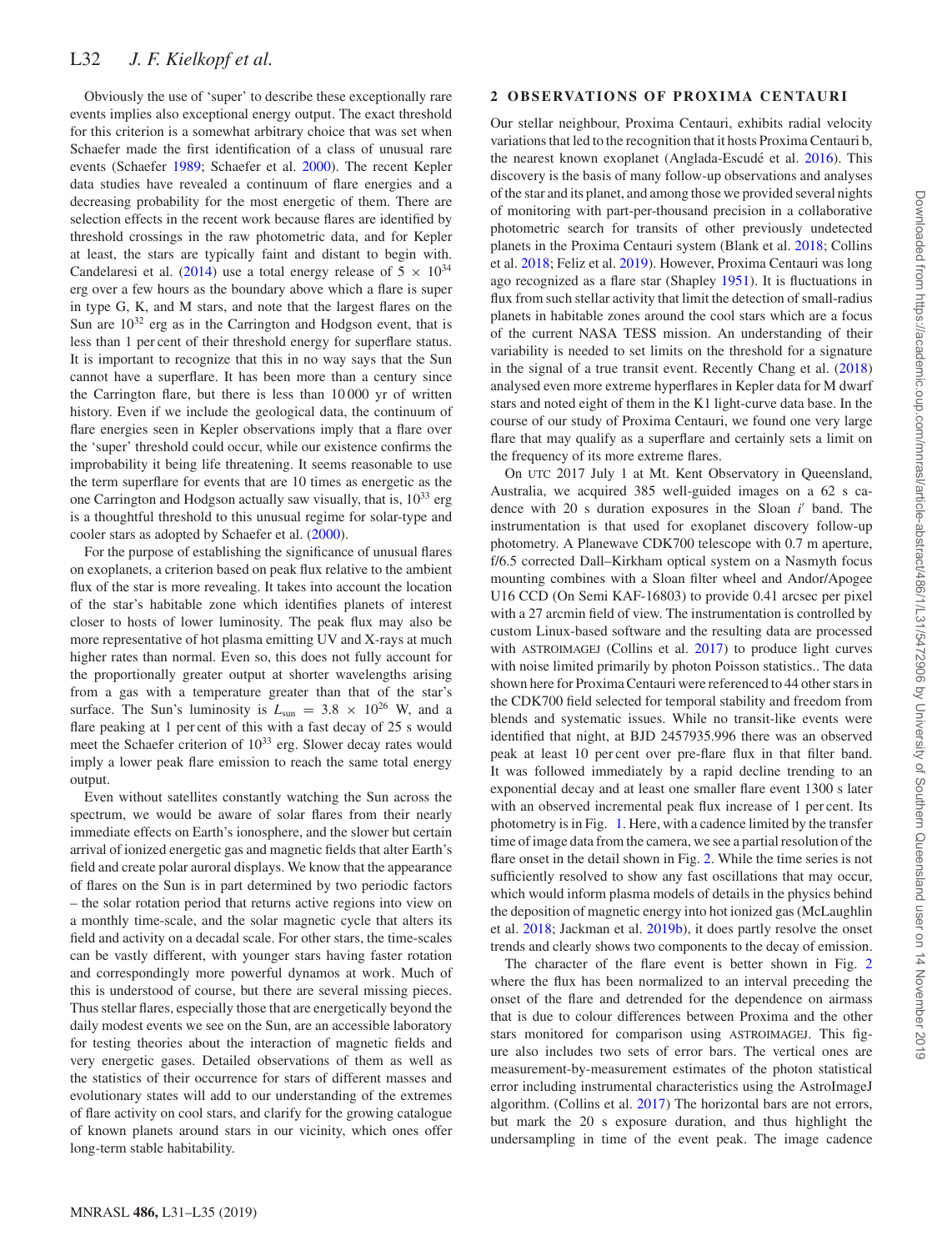<span id="page-2-0"></span>

**Figure 1.** The full undetrended data set for photometry of Proxima Centauri on UTC 2017 July 01 from Mt. Kent Observatory versus barycentric Julian day. The measurements with our CDK700 telescope were processed with ASTROIMAGEJ. Three other nights acquired with the same instrumentation are shown offset by 0.05 relative flux and by time to illustrate the normal photometry of Proxima Centauri.

<span id="page-2-1"></span>

**Figure 2.** Detail of the flare on Proxima Centauri on UTC 2017 July 01. The light curve of Fig. [1](#page-2-0) was detrended against airmass and is shown in seconds after the measured maximum flux. Vertical error bars are the relative flux error (Collins et al. [2017\)](#page-4-15). Horizontal bars show the exposure duration. The red line is an exponential decay model fit to the post-flare emission.

introduces an uncertainty in absolute timing for all measurements of  $\pm 0.0007$  d, while the relative timing is stable to about 1 s allowing for small variations in cadence as each image is acquired and stored.

Beginning about 1000 s before the peak there is a slight decline in flux exceeding the single measurement noise, accompanied by an increase in measurement-to-measurement variance. This precursor decrease is followed by an image 242 s prior to the flare peak that departs from this trend with a flux increase of  $\approx 0.5$  per cent. The following image shows an even greater decrease, and the image at 121 s prior to peak is again 0.7 per cent above the pre-flare baseline. While these data suggest a pre-event pattern, they are undersampled in time and only qualitatively identify light-curve features that may anticipate a large flare. Two images later, at time zero on the plot in Fig. [2,](#page-2-1) the observed maximum is 10.3 per cent above pre-flare levels. Two images later still, the flux is 4 per cent above the baseline and begins a slow decline that remains discernible for over an hour. The exposure containing the observed peak is not time resolved. With an exposure duration of 20 s, each measurement is an average over a rapidly changing flux when the shutter is open, and is insensitive when it is closed for the following 42 s of read-out and processing before the next exposure. Therefore, with an observed rapid flare onset barely resolved in two sequential 20 s exposures with a 42 s gap, it is very likely that apparent maximum is on the decaying side of the true maximum. Furthermore, with such a rapid rate of change even if the maximum occurred within the 20 s the shutter was open the resulting data point is an average of the flux over that time, not a measurement of it at a precise time. It is also of note that since this observation is in the Sloan *i* band spanning 700–820 nm, it does not include spectral features such as the Ca II triplet,  $H\alpha$ , Na D, and Ca II H&K that are the traditional activity indicators enhanced in flares (Fuhrmeister et al. [2011\)](#page-4-18), and it may be assumed to be representative of an increase of 10 per cent that is broadly at least over the visible and near-infrared where Proxima Centauri's spectral energy distribution is greatest. These data captured only a part of the rise and structure in the fall, while not fully resolving the temporal signature of the flare's brief maximum. Therefore the use of the peak of the emission seen in the *i*' band as an indicator of the bolometric increase will provide a lower bound on the actual total energy of the event.

The decay of emission seen here has two components. The large peak falls to less than half its maximum in two image cycles, i.e. of the order of 100 s. It is followed by a much slower decay that is fitted well with an exponential model as shown. That fit gives a 1/e decay time of 1350 s from a starting point of 4.85 per cent above the baseline and can be traced to 5000 s after the event where it disappears into the noise. On this, there is a second flare occurring at 1302 s which is 2.7 per cent above the baseline and approximately 1 per cent above the exponential model. The long duration of the decay contributes significantly to the total energy in the event, and integrates to  $63L_{\star}$ , where Proxima's bolometric luminosity is  $L_{\star} =$  $0.00151 \pm 0.00008$  L<sub>☉</sub> (Ribas et al. [2017\)](#page-4-19). The contribution from the fast peak component can only be approximated since it changes so rapidly it is undersampled. A minimal estimate would be 10*L*, significantly less than the energy in the long tail. However, if the event peak has a blackbody temperature well above that of the cool star as is likely, this will be orders of magnitude too small. For example, a model of the flare spectral energy distribution developed by Davenport et al. [\(2012\)](#page-4-20) shows that most of the energy is emitted in the ultraviolet, and that the spectrum decreases in flux through the visible into the near-infrared. Certainly the UV and X-ray emission that makes the flare a hazard for habitability occurs in this brief time. At a minimum, not allowing for the spectral differences in the two temporal components, the integrated flare energy is greater than  $10^2 L_{\star}$  or 6 ×  $10^{32}$  ergs. Using a criterion based on fractional peak emission relative to the ambient star luminosity of more than 1 per cent, this event is easily within the superflare class. It also easily exceeds the  $10^{33}$  erg energy threshold as a superflare with allowance for a higher temperature at the peak of the emission. An exact calibration of a Sloan *i*'-band observation such as ours to the bolometric flux of a rare superflare event is not possible without a comprehensive model of the flare physics, a validated spectral energy distribution for flares of this type, and at least a fitting of the observed passband to the predicted emission with that model. Some work in that direction has been done, and Cram & Woods [\(1982\)](#page-4-21) have investigated models for stellar flares to test predictions of flare spectra. From that work it appears that the hydrogen Balmer emission that is often associated with flares (see the observation of Carter, O'Mara & Ross [1988,](#page-4-22) for example) arises in a separate region from the white light continuum emission. Thus observations in a band that include the  $H\alpha$  in the red may not be representative the broad spectrum or bolometric flux without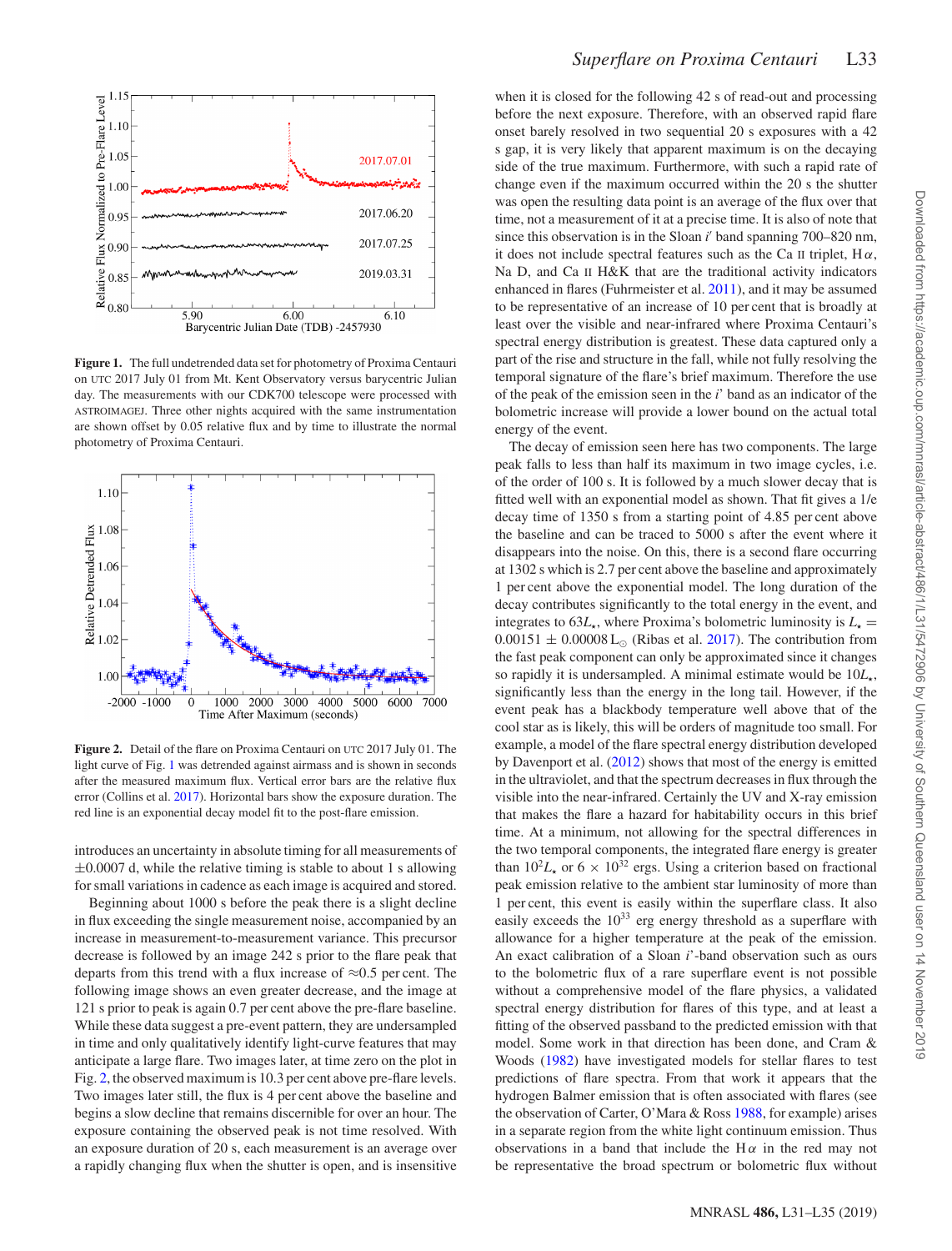## L34 *J. F. Kielkopf et al.*

allowance for the Balmer component. Similarly, it is not appropriate to assume that the flare spectrum is like that of the quiescent star, and, as the observers of the Carrington event noted, what we regard as a superflare today has the appearance of a hot star, suggesting an effective temperature of greater than  $10^4$  K. Davenport et al. [\(2012\)](#page-4-20) modelled the spectrum with a UV component to represent this effect. We would therefore interpret the data in the Sloan-*i*' band as an observation of a quasi-blackbody in the Rayleigh–Jeans regime where there is a  $\lambda^{-4}$  dependence of the spectral flux. If that is the case, then the longer wavelength 800 nm measurements will see a flux increase that is of the order of 15 per cent of the increase seen in a bandpass centred on 500 nm.

### **3 OTHER OBSERVATIONS AND HABITABILITY IMPLICATIONS**

The spectral energy distribution of the flare compared to the average emission of the star determines the relative flux increase, affecting both the detectability of the flare by distant observers, and habitability of a planet at equilibrium with the quiescent stellar state. An exceptional example is the recently detected white light flare on an L2.5 cool dwarf star, where a flux increase of 10 mag in the *V* band was seen. (Jackman et al. [2019a\)](#page-4-23). The calculated flare energy, based on an assumed flare temperature of 9000 K, for that case was  $3.4 \times 10^{33}$  erg. The flare's time dependence was similar to what we observe for the event on Proxima Centauri with an unresolved onset and peak, followed by an exponential-like decay back to the quiescent background with a time constant of less than 5 min.

The occurrence rate of flares on Proxima Centauri based on a census of space-based data from the Microvariability and Oscillations of STars (MOST) satellite has been estimated by Davenport et al. [\(2016\)](#page-4-24). The MOST filter curve includes the visible and nearinfrared spectrum with spectral features that are sensitive to flare events. Within that passband, the star was found to have flares producing flux increases of more than 0.5 per cent at a mean rate of 63 per day, and superflares at a rate of 8 per year. Several were noted in the satellite data base, with 63 s cadence data and flux increases comparable to our ground-based observation. The largest flare highlighted in the MOST data occurred at HJD 2451545+5611.246 (see their fig. [1\)](#page-2-0) with a peak amplitude increase of 26 per cent above the baseline and a smooth decay back to the baseline within 0.02 d. As in other detections of rare strong flares, the MOST data do not resolve the onset. The flare energy measurement was made by comparing to the star's quiescent luminosity within the MOST filter band. Howard et al. [\(2018\)](#page-4-25) reported a singularly strong flare occurred in UT 2016 March 18, and many other weaker ones, detected by the Evryscope survey. Another massive flare on Proxima was observed with the Atacama Large Millimeter/submillimeter Array (ALMA) on UT 2017 March 24. The observed event lasted for about 1 min during which the peak flux spectral density was 1000 times that of the Sun's comparable quiescent emission in the ALMA band at 233 GHz (MacGregor et al. [2018\)](#page-4-26).

Shibayama et al. [\(2013\)](#page-4-27) have examined the statistical properties of superflares on solar-type stars observed with Kepler, searching for flares on G-type stars in the data base. They find an occurrence rate of  $\sim$ 10<sup>-3</sup> yr<sup>-1</sup>, while some outliers have occurrence rates of greater than 1 yr−<sup>1</sup> that could be attributed to extremely large starspots. The time dependence of the flares in this study with peak energies of  $~\sim$ 10<sup>36</sup> erg was also generally not resolved at the flare onset, and had an exponential-like decay with a time constant of less than 0.2 d and

with multiple post-primary-flare peaks. Also for comparison with well-observed solar flares, they use a total energy of  $10^{32}$  erg for an X10 class flare that sets the bar for the Carrington event and for superflares seen in other stars to be above the level of exceptional solar events

Segura et al. [\(2010\)](#page-4-28) have analysed the possible effects of the UV emission from a flare of this magnitude on the atmosphere of an Earth-like planet in the habitable zone of an M-dwarf star AD Leo as a proxy for other stars such as Proxima Centauri. They conclude that such flares may not be a hazard for life on the surface of the planet because the atmosphere recovers on time-scales of years. Of course, repeated flaring events may affect that recovery, and the one we observe fits in the class of superflares which Lingam & Loeb [\(2017\)](#page-4-29) say would jeopardize life in the habitable zone of a planet orbiting a star such as this.

O'Hare et al. [\(2019\)](#page-4-30) measured radionuclides in Greenland ice cores and found evidence of a previously unknown solar proton event 2610 yr before the present that was of the same order of strength as one identified in the AD 774/775 time frame, while the Carrington event is not found in most ice core nitrate records (Wolff et al. [2012\)](#page-4-31). The possibility of solar superflares occurring on timescales of  $>10^3$  yr remains open.

### **4 CONCLUSIONS**

We have observed a flare on Proxima Centauri resulting in a peak increase in near-infrared continuum luminosity of more than 10 per cent and a decay with two components. The first is rapid and within 100 s the emitted flux is down by half. The second is much slower, with an exponential decay constant of 1350 s. The event fits in the class of rare superflares which some analyses say would jeopardize life on a planet in the star's habitable zone, especially if the interval between comparable flares is less than the atmospheric recovery time. The statistics of such events on Proxima Centauri and other M-dwarf stars is currently under study. Nevertheless, available data suggest rates of several per year for events with sharply peaked emission and exponential decays lasting several minutes. The initiation of these flares that occurs within a few seconds is quite brief. Within the duration of a typical astronomical photometric observation, the peak of the flare flash is lessened, and similar events may have gone largely undetected on this and other cool stars until recently. Nevertheless, a rate of a few events per year is high enough that occasional time series ground-based observations will see one such as we recorded. Much more frequent lower energy flares appear as an increase in noise versus the desired signal of transit-like events in photometric data from NASA TESS where the fastest cadence snapshots are on 2 min intervals and full frame images are integrations over 30 min (Ricker et al. [2015;](#page-4-32) Oelkers & Stassun [2018\)](#page-4-33). Thus the high precision and low intrinsic noise in the TESS data for M-dwarf stars may define flare rates and the probability of superflare events on the cool stars that are the TESS primary targets for detecting habitable planets similar to Earth. Higher cadence measurements of flares both from the ground in the visible and near-infrared, and from space to achieve full spectral coverage, is essential to understand the physical processes that are at work in those stars that may host habitable planets. Because the flux increases seen here and elsewhere are a large fraction of the stellar flux, observations optimized for stellar flare measurements may be different from those optimized for the detection of shallow transits, and should include several passbands to establish an effective flare temperature as well as bolometric luminosity, precursor behaviour, and post-flare decay.